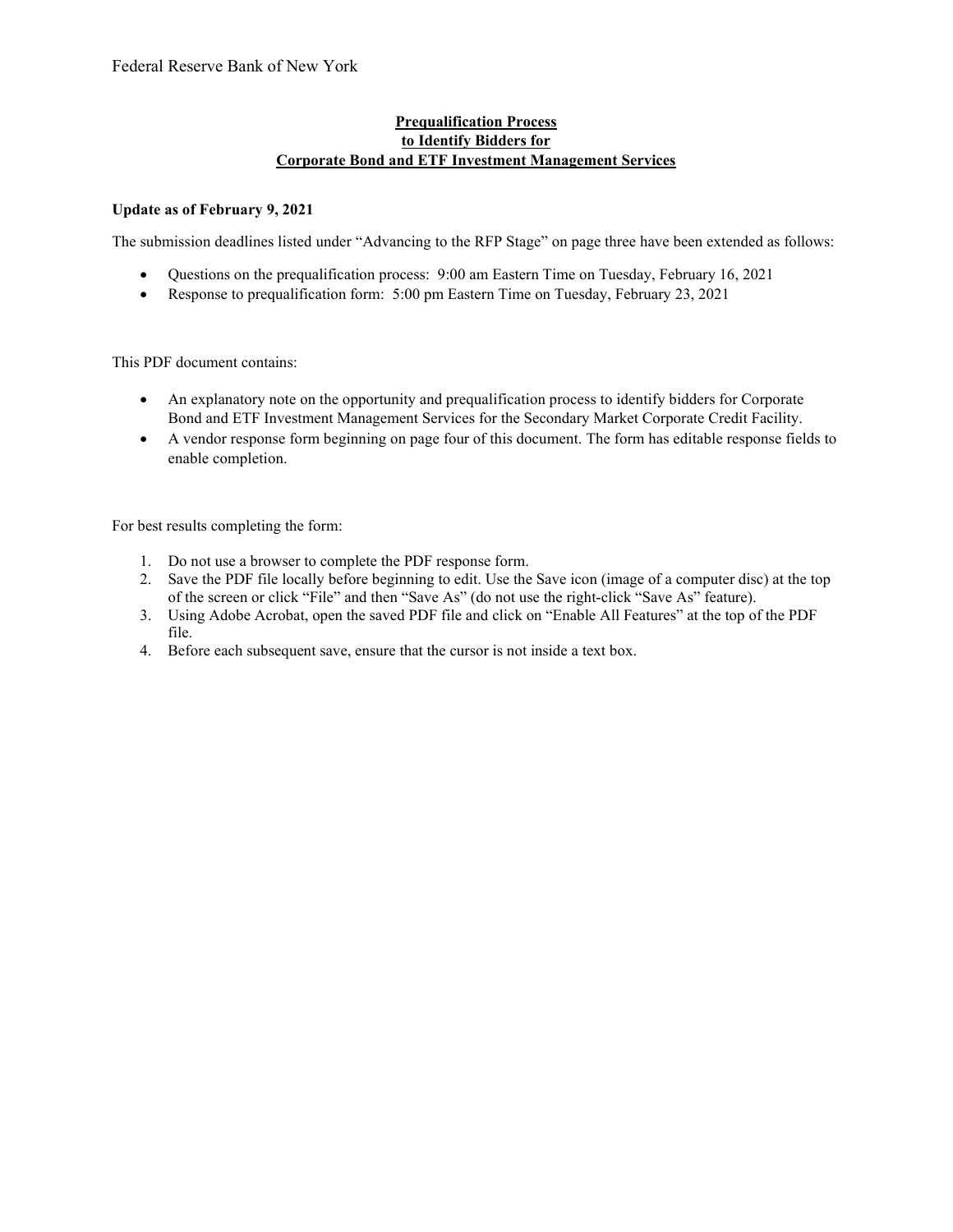February 1, 2021

## **Prequalification Process to Identify Bidders for Corporate Bond and ETF Investment Management Services**

#### **Overview**

The Federal Reserve Bank of New York ("FRBNY") is seeking to identify bidders for its upcoming request for proposal(s) for investment management services in support of the [Secondary Market Corporate Credit Facility](https://www.newyorkfed.org/markets/secondary-market-corporate-credit-facility) ("SMCCF") portfolio.

The Board of Governors of the Federal Reserve System ("Board") authorized FRBNY, on March 23, 2020, to establish and operate emergency lending facilities to support the flow of credit to households and businesses and the overall U.S. economy. Included among these facilities was the SMCCF, which was designed to support the market for corporate bonds through purchases in the secondary market. The SMCCF is operated by Corporate Credit Facilities LLC ("CCF")<sup>[1](#page-1-0)</sup>, with the U.S. Department of the Treasury ("Treasury") providing the equity capital and FRBNY providing discount window financing and acting as managing member.

The SMCCF commenced operations on May 12, 2020 and over the ensuing months acquired a portfolio of corporate bonds and fixed income exchange-traded funds ("ETFs"). The SMCCF's authorization to make new purchases ended on December 31, 2020. As of that date, the SMCCF had approximately \$14.3 billion in investment assets, consisting of \$5.5 billion in corporate bonds at amortized cost and \$8.8 billion in ETFs at market value.

At the inception of the SMCCF, certain vendor functions were put in place through direct negotiation with a single service provider to enable the SMCCF to enter the market as quickly as possible. This was done with a view to submitting those functions to a competitive procurement process after the SMCCF was well established. In line with this intention, FRBNY is initiating a competitive procurement process for two separate investment manager ("IM") roles for the corporate bond and ETF portfolios, respectively. Applicants are welcome to submit responses for one or both roles; FRBNY could select one firm for both roles or a separate firm for each role. Both roles are currently performed by the SMCCF's investment manager, BlackRock Financial Management, Inc. ("BlackRock"). These IM roles are distinct from the custody and fund administration services that are performed by State Street Bank and Trust Company ("State Street") and the cash investment management role, which is currently performed by BlackRock and is the subject of a separate competitive procurement process.

### **Opportunity**

FRBNY is seeking to engage one or two firms to manage the investment activities for the SMCCF's bond and ETF portfolios. To that end, FRBNY is undertaking this prequalification process to select prospective bidders to participate in the upcoming request for proposal(s) ("RFP") for the IM roles. FRBNY invites interested firms to complete the Vendor Response Form below for one or both of the IM roles by completing the relevant tables for bond and/or ETF requirements. FRBNY will then review the information provided and evaluate the responses. Meeting the minimum requirements of the prequalification process does not guarantee participation in the RFP itself. Prospective vendors selected for participation in the RFP will receive separate notification from FRBNY after the prequalification process is complete.

FRBNY is committed to diversity and inclusion in all aspects of its business and to the advancement of these values through its implementation of emergency lending facilities, including the SMCCF. FRBNY encourages all firms meeting the criteria set out below, including minority-, women- or veteran-owned business entities, to participate in the prequalification process.

### **Portfolio Background and Investment Manager Responsibilities**

The SMCCF was originally designed to achieve three objectives: (1) to provide broad support for secondary credit markets to facilitate orderly and timely risk transfer; (2) to support primary issuance for solvent borrowers; and (3) to reduce the incidence and

<span id="page-1-0"></span><sup>&</sup>lt;sup>1</sup> The CCF also operated the Primary Market Corporate Credit Facility ("PMCCF") to support corporate bonds through purchases in the primary market. The PMCCF, which closed on December 31, 2020, made no purchases and is not a part of this process. Accordingly, the Investment Management Agreement with BlackRock covering the PMCCF will terminate on February 5. 2021.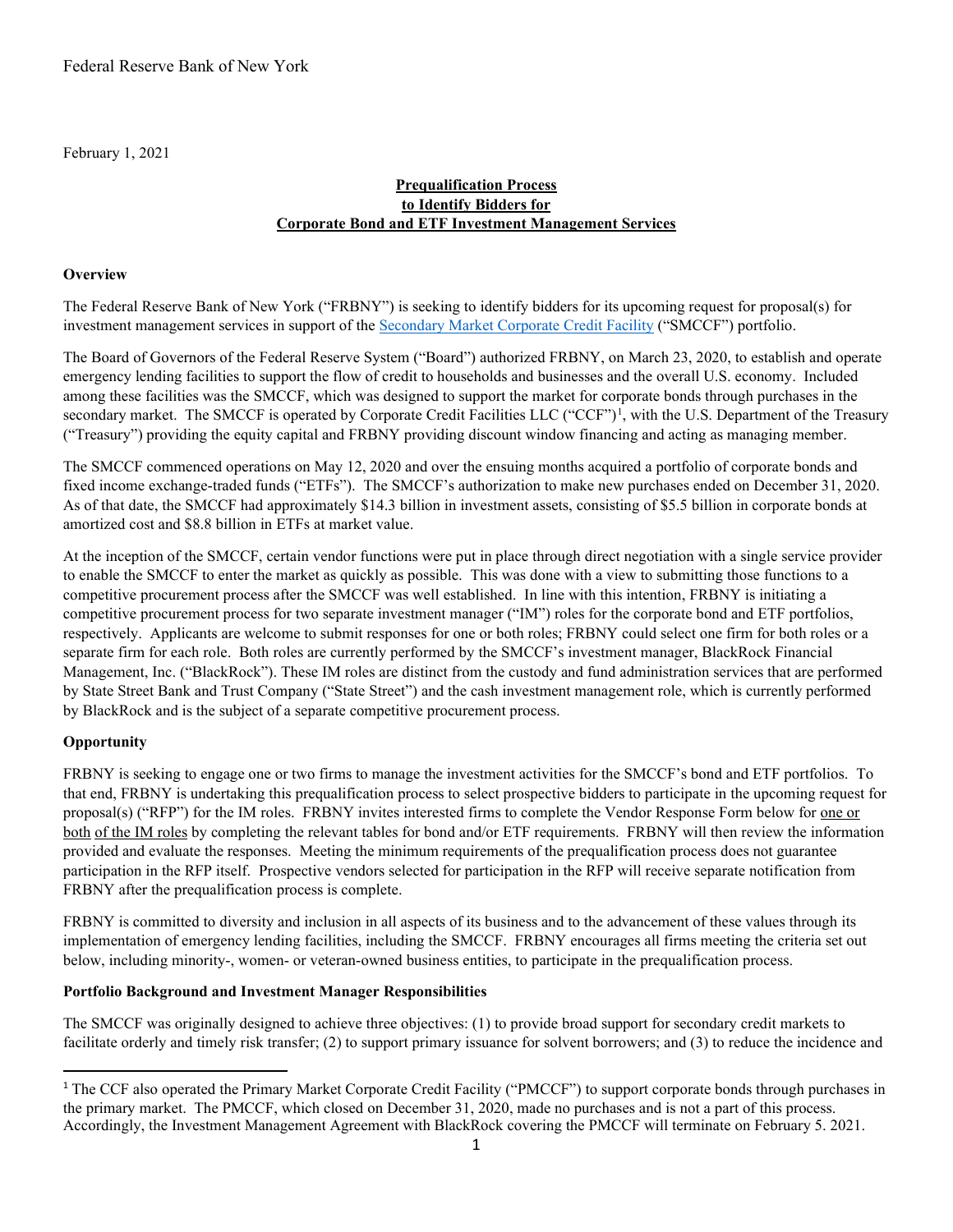severity of market dysfunction, fire sales, and indiscriminate liquidation. As noted above, the SMCCF is no longer authorized to make new purchases of corporate bonds and ETFs.

The role of the  $IM(s)$  is to provide investment management services to the SMCCF, including executing investment instructions, providing regular reporting, and overseeing and monitoring the SMCCF's investment holdings. These activities will be as defined in an investment management agreement. Current activities are documented in the existing **SMCCF** Investment Management [Agreement](https://www.newyorkfed.org/medialibrary/media/markets/SMCCF_Investment_Management_Agreement.pdf) between CCF and BlackRock (the "Existing IMA"), though given the cessation of new purchases the orientation will be away from asset acquisition and in furtherance of the portfolio wind down strategy that is adopted. Consistent with what is described in the Existing IMA, the FRBNY's SMCCF team and the relevant IM(s) will meet on a regular basis and agree on an approach for managing the portfolio of existing corporate bonds and/or existing ETFs. This work includes but is not limited to the design and implementation of a future strategy for winding down the portfolio. The IM(s) will execute any transactions as directed by the SMCCF team, consistent with the program terms and framework and in accordance with the terms and conditions to be specified in the investment management agreement between CCF and the IM(s). The IM(s) will monitor the performance and credit quality of the portfolio and generate reports as specified in the agreement.

The services of each IM role may be required for as long as the SMCCF investment portfolio holds corporate bonds or ETFs. More specific responsibilities of each IM role are laid out below.

# **Bonds**

The IM for the bond portfolio will act as a fiduciary and perform portfolio analysis, transact in bonds in the secondary markets, and manage the bond portfolio, as directed by the SMCCF. More specifically, the IM for the bond portfolio is responsible for:

- **Monitoring market developments** provide periodic market monitoring, engage in dialogue with and elicit feedback from market participants, and conduct ongoing market analysis based on identified criteria.
- **Monitoring assets and issuers attributes** –monitor asset and issuer characteristics and developments to ensure ongoing compliance with the portfolio requirements.
- **Advising on investments** provide advice on overseeing the SMCCF's portfolio of corporate bonds to align with the ongoing portfolio management objectives.
- **Executing trades** to the extent required, perform secondary-market trade execution with FRBNY-approved counterparties and ensure best execution.
- **Managing post-transaction obligations** confirm trades and provide settlement instructions to the custodian using standard SWIFT messages or other standard secure message protocols and monitor settlements until completed, including fails tracking and remediation on trades with the custodian and FRBNY-approved counterparties; resolve any settlement or other operational issues with the custodian.
- **Servicing bond portfolio assets** provide monitoring, analysis, and recommendations for corporate actions on investments held in the SMCCF bond portfolio and support relevant instruction processing with the custodian.
- **Communicating with the Discount Window** provide repayment notices and other notices to FRBNY Discount Window staff, under instructions from the SMCCF.
- **Monitoring bond portfolio performance** monitor the performance and credit quality of individual corporate bonds and the SMCCF bond portfolio as a whole; advise on credit issues and distress situations.
- **Preparing regular reports** provide in-depth periodic reporting on transactions, credit quality, pricing, and portfolio positions; report periodically on any distressed credits in the portfolio; prepare monthly portfolio reports.
- **Extracting and transmitting data under FRBNY technical requirements** provide periodic transactions and position data to FRBNY via structured data files; securely transmit data to FRBNY with counterparty detail by 5:00PM on trade date (T) and position data by 9:00AM on T+1 and
- **Communicating with other service providers -** communicate and coordinate with other SMCCF service providers as needed.

# **ETFs**

The IM for the ETF portfolio will act as a fiduciary and is required to manage the ETF portfolio as directed by the SMCCF. More specifically, the IM for the ETF portfolio will be responsible for: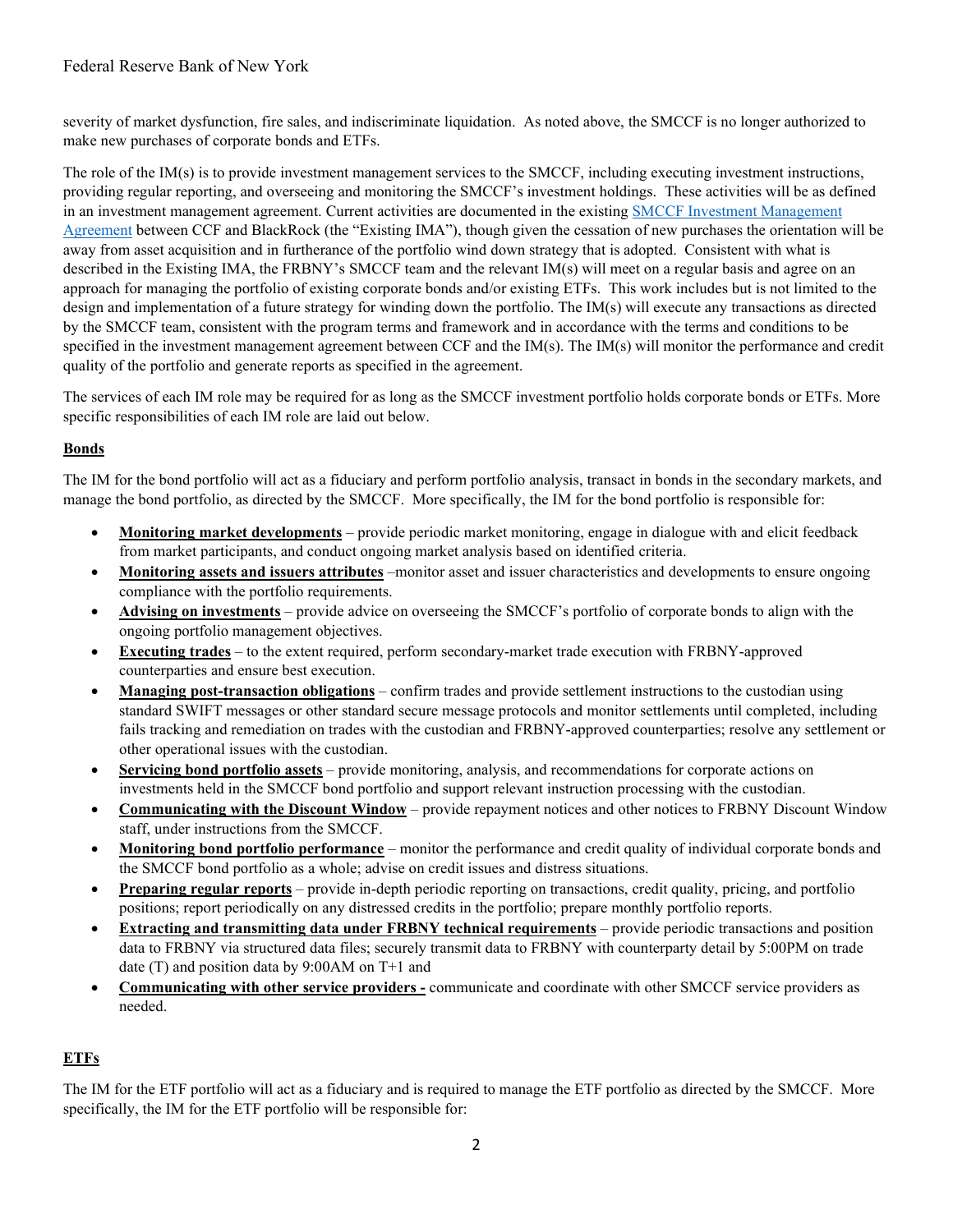- **Monitoring market developments** provide periodic market monitoring insights, engage in dialogue with and elicit feedback from market participants, and conduct ongoing market analysis based on identified criteria.
- **Performing ongoing portfolio management** provide advice on ongoing ETF portfolio management.
- **Advising on portfolio disposition** provide advice to the SMCCF on longer term disposition strategy.
- **Executing trades** perform trade execution with FRBNY-approve[d counterparties](https://www.newyorkfed.org/markets/secondary-market-corporate-credit-facility/secondary-market-corporate-credit-facility-eligible-sellers) and ensure best execution.
- **Managing post-trade obligations** confirm trades and provide settlement instructions to the custodian using standard SWIFT messages or other standard secure message protocol and monitor settlements until completed, including fails tracking and remediation on trades with the custodian and FRBNY-approved counterparties; resolve any settlement or other operational issues with the custodian; reconcile holdings with the custodian.
- **Communicating with the Discount Window** provide repayment notices and other notices to FRBNY Discount Window staff, under instructions from the SMCCF.
- **Monitoring and reporting on trading activity and portfolio performance** monitor portfolio performance and provide periodic reporting on portfolio positions (including but not limited to net asset value-price basis, SMCCF's percent ownership of each ETF), mark-to-market value, and income projections; report on any portfolio activity as required; escalate significant issues in the portfolio.
- **Conducting in-depth portfolio analysis** perform ad-hoc analyses of the portfolio's ETF holdings and the ETFs' underlying bond holdings, monitor fixed income risk metrics and perform periodic reporting on credit quality migration of underlying bond holdings.
- **Extracting and transmitting data under FRBNY technical requirements** provide periodic transactions and position data to FRBNY via structured data files; securely transmit data to FRBNY and
- **Communicating with other service providers** communicate and coordinate with other SMCCF service providers as needed.

### **Advancing to the RFP Stage**

In order to be considered for participation in the RFP, any interested vendor must:

- Provide the company overview information requested in Table 1,
- Complete the information requested in Table 2 (General Requirements).
- Complete the information in Table 3 (Corporate Bond Requirements) and/or 4 (ETF Requirements), depending on the role or roles your firm is seeking to perform, and
- Email the completed response to the pre-qualification to [ny.vendor.submissions@ny.frb.org](mailto:ny.vendor.submissions@ny.frb.org) by no later than 5:00 pm Eastern Time on Monday, February 22, 2021. Please use "SMCCF Prequalification Submission –Investment Management Role" as the subject line.

Applicants can provide additional relevant information in the comment box at the end of this document. Please focus responses on the most relevant information. Do not include general marketing materials in your submission, and be succinct in your responses to the questions.

Based on FRBNY's review and assessment of your responses, FRBNY at its discretion will invite a number of firms to participate in an RFP. FRBNY will request more detailed documentation from firms selected to participate in the RFP to help determine whether they meet the requirements specified in the RFP.

Any questions on the prequalification process can be submitted by email to [ny.vendor.submissions@ny.frb.org](mailto:ny.vendor.submissions@ny.frb.org) no later than 5:00 pm Eastern Time on Friday, February 12, 2021. Please use "SMCCF Prequalification Questions – Investment Management Role" as the subject line. FRBNY will endeavor to communicate responses promptly. For other assistance with the prequalification process, please contact FRBNY by email to the same email address, with "SMCCF Prequalification Assistance – Investment Management Role" in the subject line.

If your firm doesn't meet the investment manager role criteria listed in the document but offers services that could be relevant to the IM(s) or the SMCCF, please send a detailed description of your firm's capabilities, such as workout expertise, analytical frameworks, or credit analysis services related to corporate bonds, to [ny.vendor.submissions@ny.frb.org,](mailto:ny.vendor.submissions@ny.frb.org) using "SMCCF – Other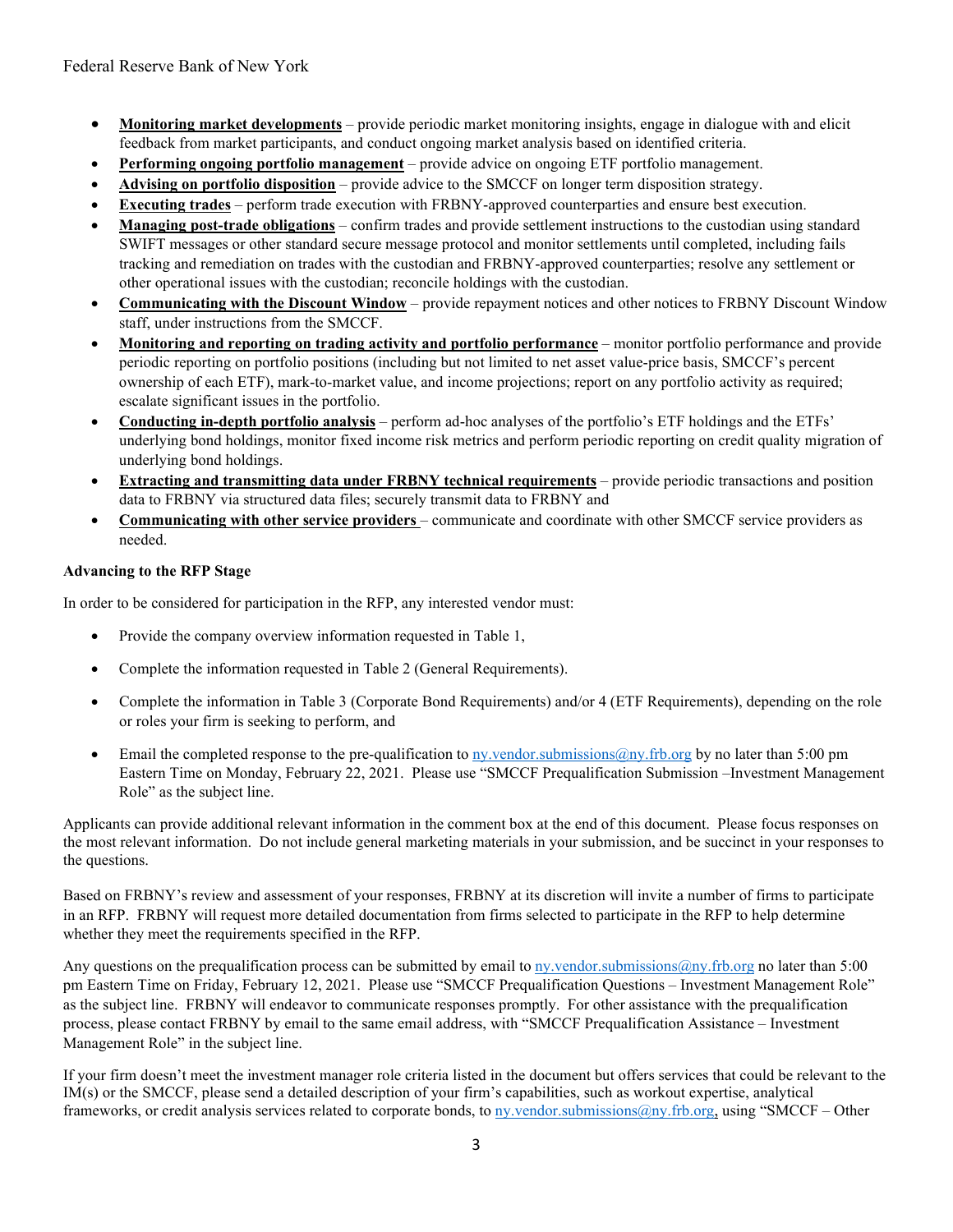Services" as the subject line. FRBNY may retain this information in the event such services are required for the SMCCF. Furnishing such information does not guarantee, however, that FRBNY will consider your firm for future engagements.

### **Commitment to Diversity**

FRBNY does not permit its vendors to discriminate on the basis of race, color, religion, national origin, sex, sexual orientation, gender identity, age, genetic information, or disability. If selected to participate in the RFP, your firm will be required to provide information about its equal opportunity and diversity processes, including efforts to promote the fair inclusion of women, minorities, and veterans in its workforce.

### **Vendor Response Form**

## *Table 1. Company Overview.*

| 1. | Legal name of company providing IM services.                                                                |                                          |
|----|-------------------------------------------------------------------------------------------------------------|------------------------------------------|
| 2. | Number of full-time employees at the company.                                                               |                                          |
| 3. | Legal name of ultimate parent company, if<br>applicable.                                                    |                                          |
| 4. | Primary contact for prequalification process.                                                               | Name:                                    |
|    |                                                                                                             | Title:                                   |
|    |                                                                                                             | Phone:                                   |
|    |                                                                                                             | Email:                                   |
| 5. | If your firm is majority owned by minorities,<br>women, or veterans, please indicate so. If your            | Diverse ownership:                       |
|    | firm has been certified diverse, please list<br>certifications. (FRBNY collects this information            | Certifying organization name:            |
|    | for analytical purposes; it does not use this<br>information in the selection of vendors for the<br>SMCCF.) | Diverse certification #:                 |
| 6. | Which role (or roles) is the firm interested in                                                             | Check one or both, as applicable.        |
|    | providing?                                                                                                  | $\Box$ Corporate Bonds<br>$\square$ ETFs |

### *Table 2. General Minimum Requirements.*

| Requirement               | <b>Description</b>                                                      | Does your firm meet<br>the requirement<br>stated? |                |
|---------------------------|-------------------------------------------------------------------------|---------------------------------------------------|----------------|
|                           |                                                                         | <b>Yes</b>                                        | N <sub>0</sub> |
| 1. Registered             | The firm is currently, and has for at least five years, been registered |                                                   |                |
| <b>Investment Adviser</b> | with the SEC as an investment adviser and acts in a fiduciary capacity  |                                                   |                |
| under the Investment      | for institutional accounts.                                             |                                                   |                |
| Advisers Act of 1940      |                                                                         |                                                   |                |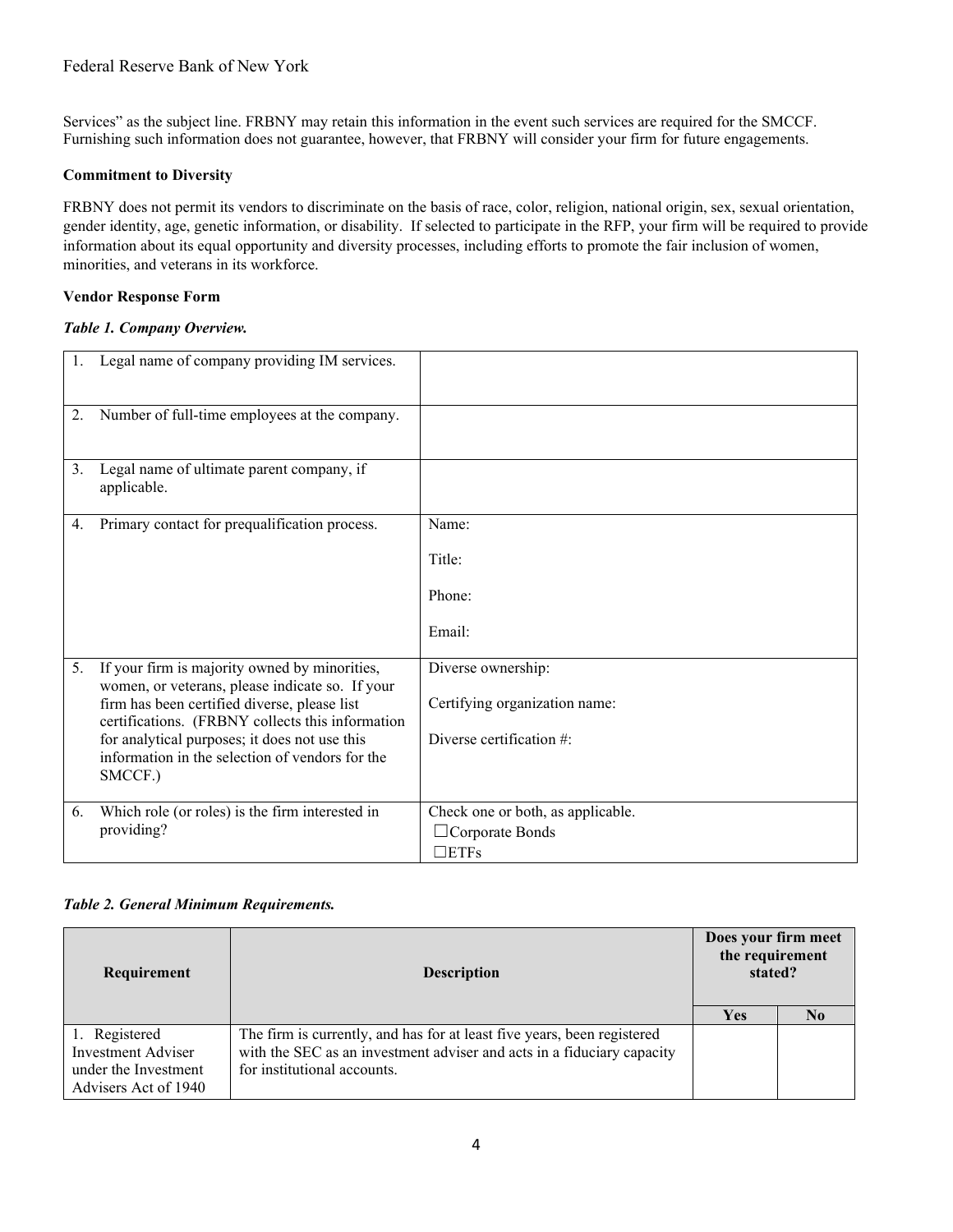| Requirement                                            | Description                                                                                                                                                                           |     | Does your firm meet<br>the requirement<br>stated? |  |
|--------------------------------------------------------|---------------------------------------------------------------------------------------------------------------------------------------------------------------------------------------|-----|---------------------------------------------------|--|
|                                                        |                                                                                                                                                                                       | Yes | N <sub>0</sub>                                    |  |
| 2. Total Assets Under<br>Management (AUM)              | The firm currently manages at least \$50 billion AUM in marketable<br>securities.<br>Provide your firm's total AUM (in \$ billions) in marketable securities as of December 31, 2020. |     |                                                   |  |
| 3. Regulatory<br>compliance                            | The firm has not, in the past three years, been subject to civil or<br>criminal charges alleging behavior of a fraudulent, deceptive and/or                                           |     |                                                   |  |
|                                                        | manipulative nature. <sup>2</sup><br>Describe any issues, including any explanations that you believe may impact our assessment of                                                    |     |                                                   |  |
|                                                        | your response.                                                                                                                                                                        |     |                                                   |  |
| 4. Experience facing<br>major custodians               | The firm has an active relationship with at least one major U.S.<br>custodian on behalf of an institutional investor client.                                                          |     |                                                   |  |
| 5. Experience in trade<br>processing and<br>settlement | Briefly describe your firm's process for trade processing and settlement through the custodian(s).                                                                                    |     |                                                   |  |
| 6. Protection of the<br>CCF's information              | The firm maintains policies and corresponding controls to preserve<br>confidentiality of client information.                                                                          |     |                                                   |  |

<span id="page-5-0"></span><sup>&</sup>lt;sup>2</sup> For this item, checking "no" will not automatically disqualify your firm from consideration for the RFP process. FRBNY will take into account the information you provide in the comment box.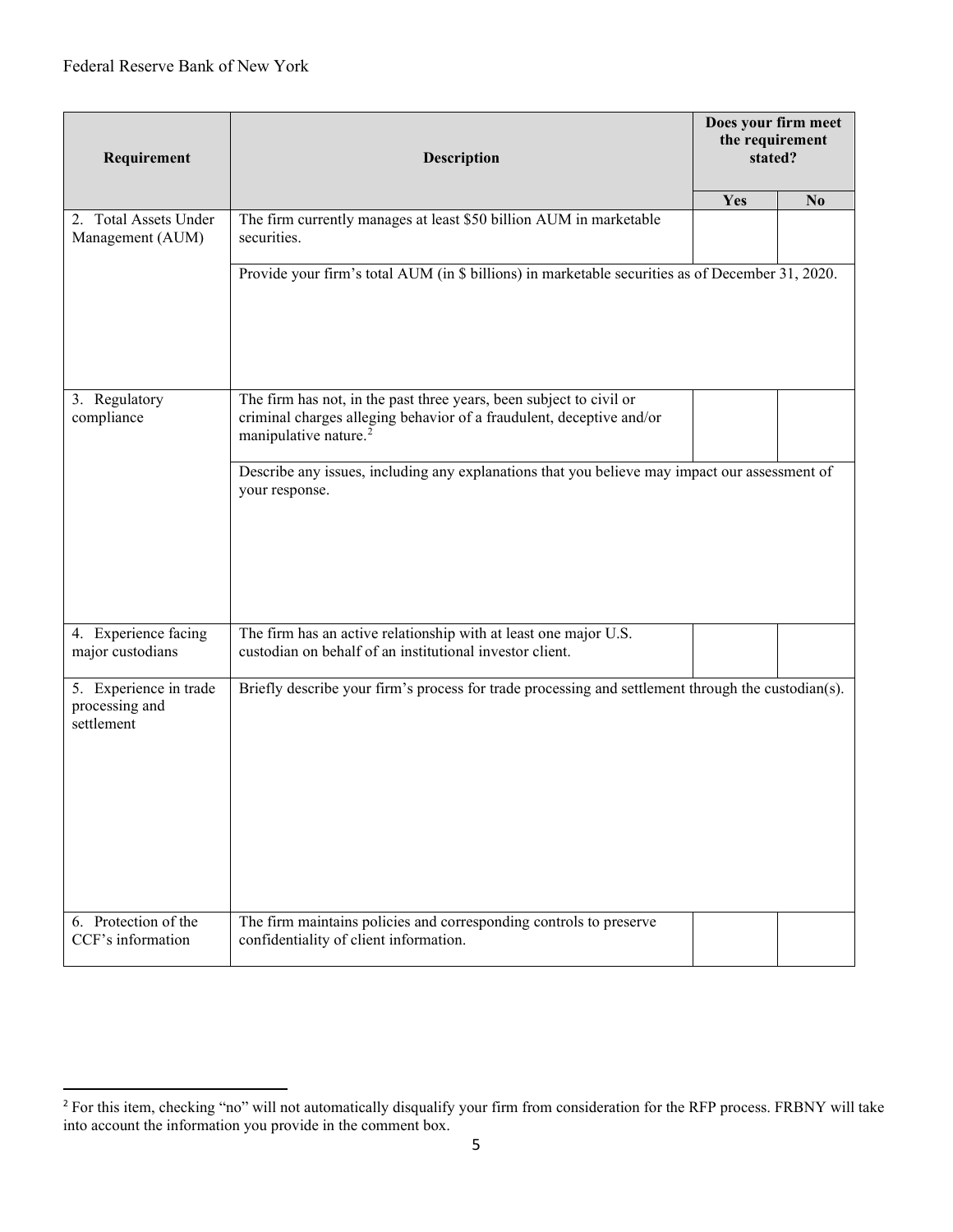| Requirement                                                     | <b>Description</b>                                                                                                                                                                                                                                                                                                             | Does your firm meet<br>the requirement<br>stated? |                |
|-----------------------------------------------------------------|--------------------------------------------------------------------------------------------------------------------------------------------------------------------------------------------------------------------------------------------------------------------------------------------------------------------------------|---------------------------------------------------|----------------|
|                                                                 |                                                                                                                                                                                                                                                                                                                                | Yes                                               | N <sub>0</sub> |
|                                                                 | Briefly describe your firm's procedures for limiting and controlling access to customer<br>information on a need-to-know basis.                                                                                                                                                                                                |                                                   |                |
| 7. Risk Management<br>Program                                   | The firm has a comprehensive risk management program and a<br>structured risk assessment process.                                                                                                                                                                                                                              |                                                   |                |
|                                                                 | Briefly describe the scope and key elements of the program.                                                                                                                                                                                                                                                                    |                                                   |                |
| 8. Cyber Security                                               | The firm maintains cyber security policies, standards, risk management<br>practices, and corresponding controls to prevent and mitigate cyber-<br>attacks and protect the confidentiality, integrity, and availability of<br>client data.                                                                                      |                                                   |                |
|                                                                 | Provide an overview of the firm's cyber security risk management practices along with the cyber<br>security policies, standards, and controls.                                                                                                                                                                                 |                                                   |                |
| 9. Business continuity<br>and disaster recovery<br>capabilities | In the event of a disaster situation or other material business<br>interruption, the firm has in place and has periodically tested a business<br>continuity and disaster-recovery program reasonably designed to<br>i) safeguard and access data, ii) back up data, iii) support remote staff,<br>and iv) maintain operations. |                                                   |                |
|                                                                 | Briefly describe the firm's business continuity and disaster-recovery program.                                                                                                                                                                                                                                                 |                                                   |                |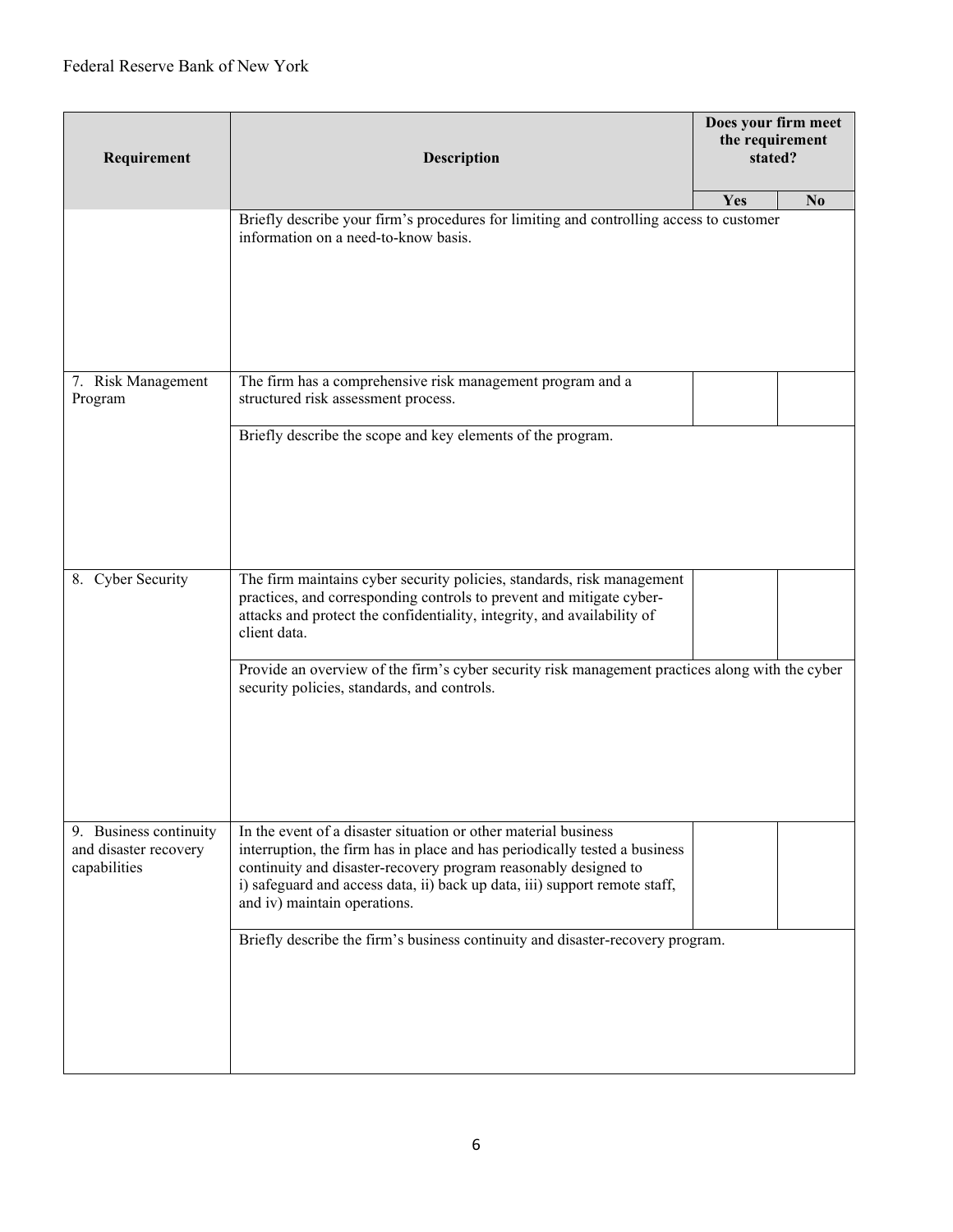| Requirement                                   | Does your firm meet<br>the requirement<br>stated?<br><b>Description</b>                                                                                                                                                                                                                                                  |     |                |
|-----------------------------------------------|--------------------------------------------------------------------------------------------------------------------------------------------------------------------------------------------------------------------------------------------------------------------------------------------------------------------------|-----|----------------|
|                                               |                                                                                                                                                                                                                                                                                                                          | Yes | N <sub>0</sub> |
| 10. Internal Control<br>Reviews and Reporting | The firm has an external auditor review internal controls (e.g., AICPA<br>- System and Organizational Controls (SOC) 1 and 2, or similar) or is<br>willing to have one performed for the investment management<br>responsibilities outlined below.                                                                       |     |                |
| 11. IT Vendor<br>Management                   | The firm maintains IT Vendor Management policies, standards, and<br>corresponding controls to properly mitigate 3rd party risk and its<br>downstream effects.                                                                                                                                                            |     |                |
| 12. IT Risk and Change<br>Management          | The firm maintains an IT Risk & Change Management policy,<br>standard, and corresponding controls to ensure that (i) IT Risks are<br>documented $\&$ managed, (ii) that technology changes are properly<br>tested, vetted and reported and (iii) technology incidents are properly<br>documented, repaired and reported. |     |                |
| 13. Secure Electronic<br>Data Delivery        | The firm can deliver data electronically from its reporting system to<br>the FRBNY in a secure manner.                                                                                                                                                                                                                   |     |                |
|                                               | Describe the technologies, protocols and security capabilities that your firm supports for delivery<br>of data and reports to clients.                                                                                                                                                                                   |     |                |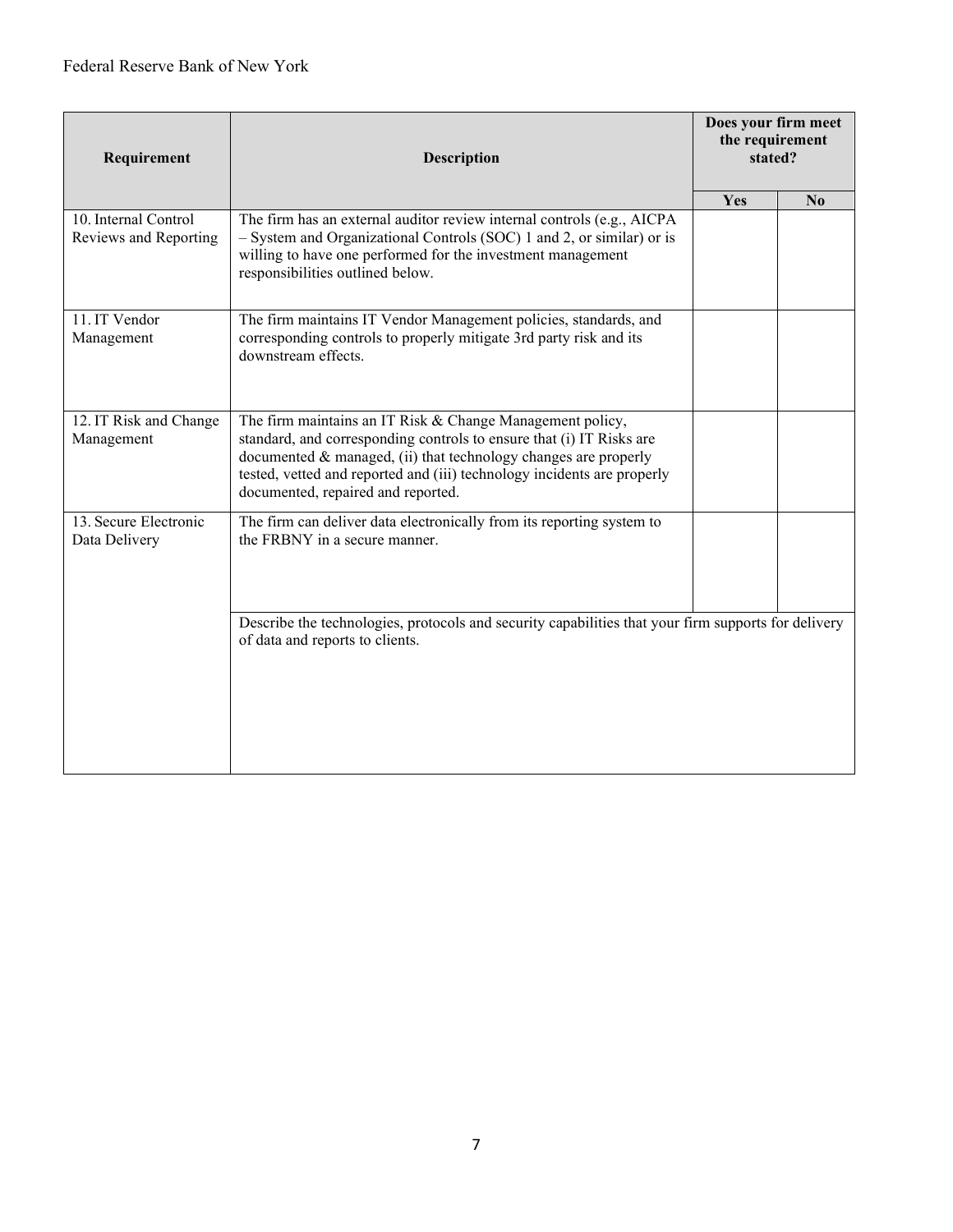| Requirement                                       | <b>Description</b>                                                                                                                                                                                                                                                                                                                                                                                   | Does your firm meet<br>the requirement<br>stated? |                |
|---------------------------------------------------|------------------------------------------------------------------------------------------------------------------------------------------------------------------------------------------------------------------------------------------------------------------------------------------------------------------------------------------------------------------------------------------------------|---------------------------------------------------|----------------|
|                                                   |                                                                                                                                                                                                                                                                                                                                                                                                      | Yes                                               | N <sub>0</sub> |
| Corporate Bonds<br>1.<br>Investment<br>Management | The firm has a track record overseeing investments in corporate bonds<br>as a fiduciary serving institutional clients for at least five years.                                                                                                                                                                                                                                                       |                                                   |                |
|                                                   | Describe the firm's business activity with respect to corporate bonds. Include a discussion of 1)<br>your experience in advising on and managing this product for institutional accounts, 2)<br>evaluating credit quality of individual issuers, and 3) advising on distressed credits.<br>Provide the number of years your firm has served institutional investors in the corporate bond<br>market. |                                                   |                |
| 2. Assets Under<br>Management (AUM)               | The firm currently manages at least \$50 billion AUM in corporate<br>bonds.                                                                                                                                                                                                                                                                                                                          |                                                   |                |
|                                                   | Provide AUM for corporate bonds (in \$ billions) as of December 31, 2020.<br>What is your firm's aggregate AUM for your top 10 accounts as of December 31. 2020?                                                                                                                                                                                                                                     |                                                   |                |

*Table 3. Minimum Requirements for the Investment Manager of the Bond Portfolio.*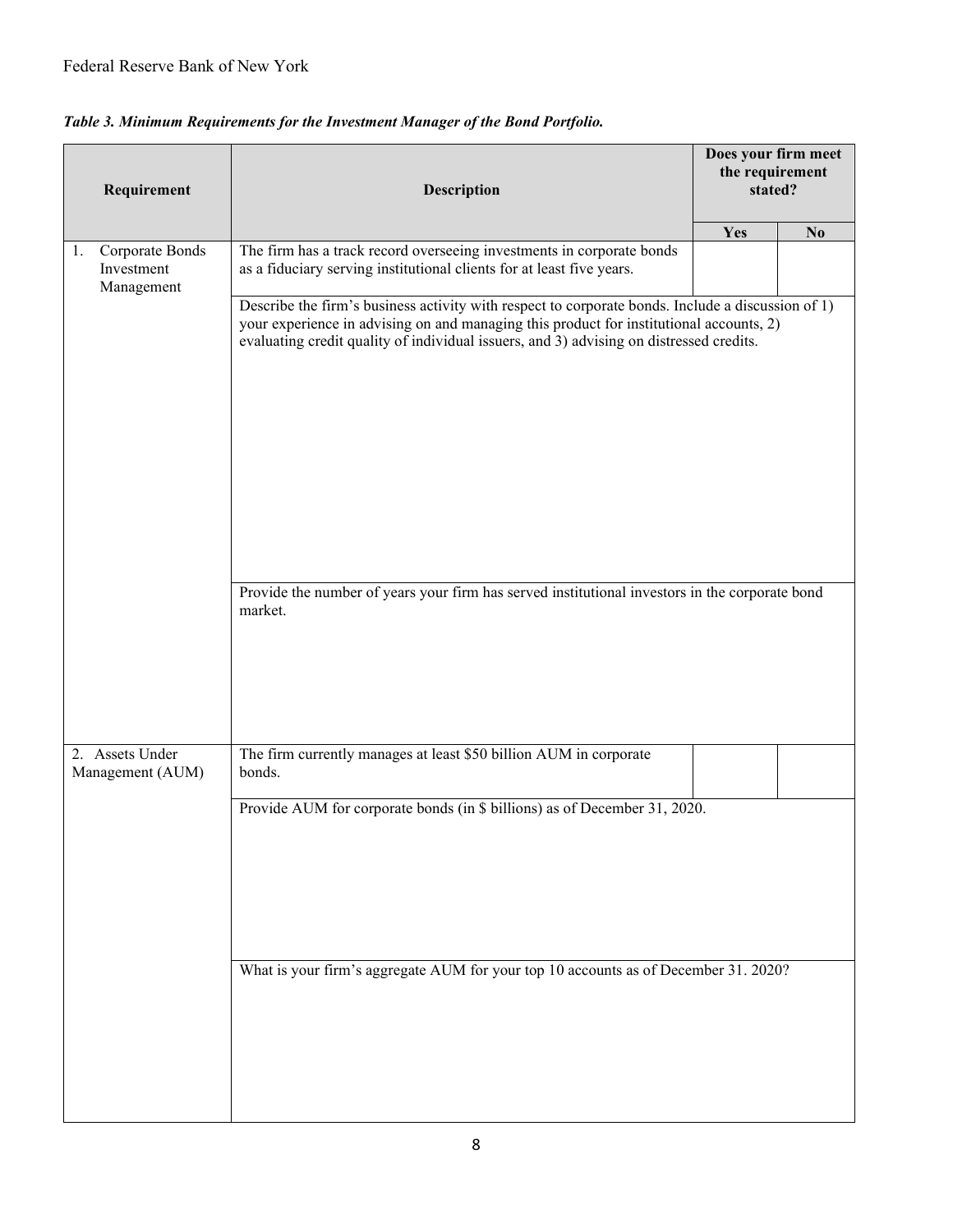| Requirement                                                             | Description                                                                                                                                                                                                                                                                                                                                                                                                                                                                                                                                                                                                                                                                                                                                                                      | Does your firm meet<br>the requirement<br>stated? |                |
|-------------------------------------------------------------------------|----------------------------------------------------------------------------------------------------------------------------------------------------------------------------------------------------------------------------------------------------------------------------------------------------------------------------------------------------------------------------------------------------------------------------------------------------------------------------------------------------------------------------------------------------------------------------------------------------------------------------------------------------------------------------------------------------------------------------------------------------------------------------------|---------------------------------------------------|----------------|
|                                                                         |                                                                                                                                                                                                                                                                                                                                                                                                                                                                                                                                                                                                                                                                                                                                                                                  | Yes                                               | N <sub>0</sub> |
| 3. Corporate Bond<br>Market Monitoring and<br><b>Execution Strategy</b> | Describe your firm's ability to monitor and report on prevailing corporate bond market<br>conditions; provide relevant metrics on market functioning; and recommend a portfolio<br>management approach based on market conditions (e.g., trading liquidity), including periodic<br>transactions taking into account the Federal Reserve's portfolio management objectives. Please<br>include any relevant information on your firm's staffing model covering these activities as well<br>as your firm's groups or systems that would support these activities, including market or sector<br>analysts, strategists, and data/systems used to inform transactional activities.<br>Provide details on your experience and capabilities in managing to an index of corporate bonds. |                                                   |                |
|                                                                         | Describe your experience and ability to advise institutional clients (including public sector<br>clients) on bespoke investment strategies involving corporate bonds.                                                                                                                                                                                                                                                                                                                                                                                                                                                                                                                                                                                                            |                                                   |                |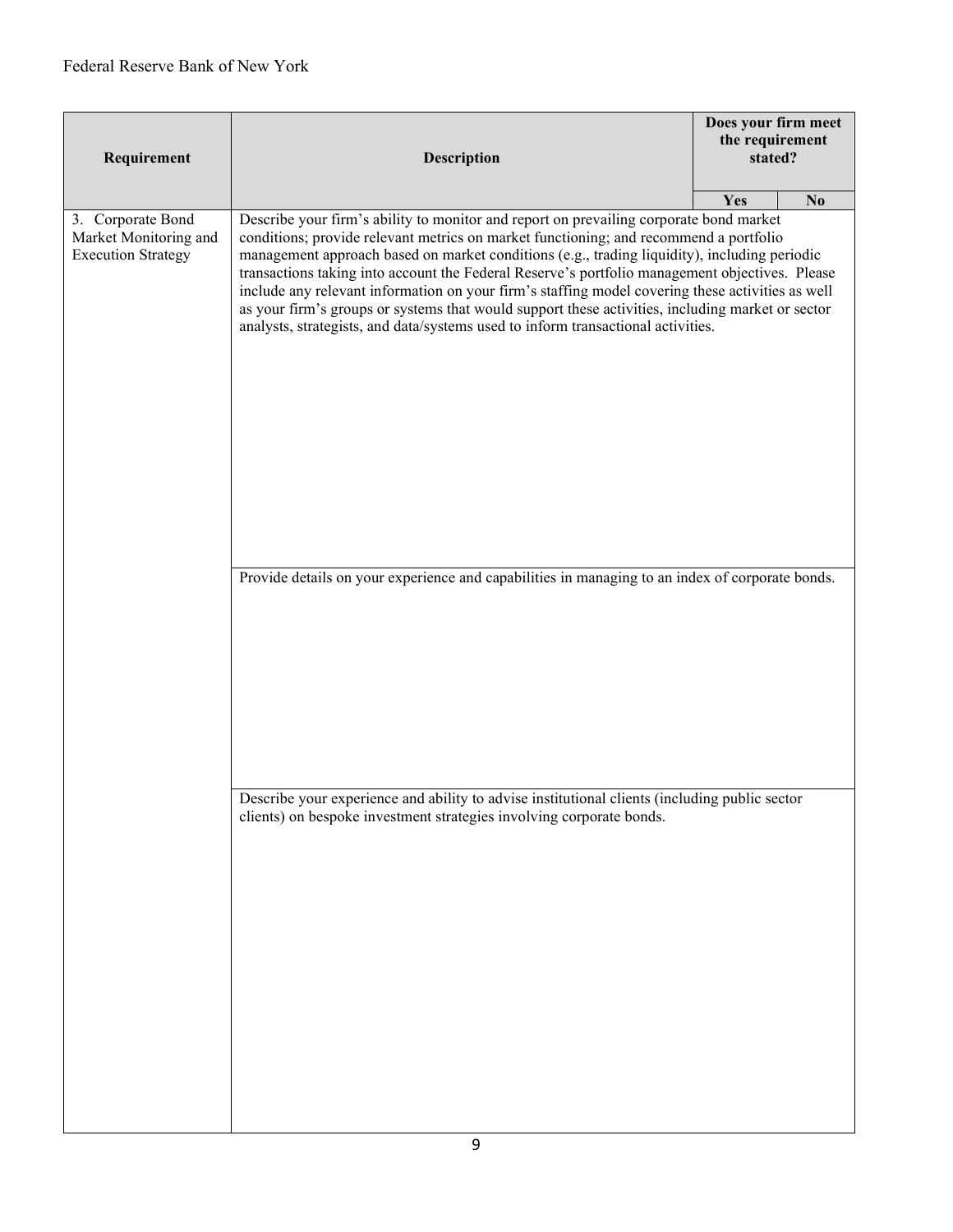| Requirement                                                                                 | <b>Description</b>                                                                                                                                                                                                                            | Does your firm meet<br>the requirement<br>stated? |                |
|---------------------------------------------------------------------------------------------|-----------------------------------------------------------------------------------------------------------------------------------------------------------------------------------------------------------------------------------------------|---------------------------------------------------|----------------|
|                                                                                             |                                                                                                                                                                                                                                               | Yes                                               | N <sub>0</sub> |
| 4. Trading System for<br>Corporate Bonds                                                    | The firm executes corporate bond trades for its clients on established<br>electronic trading platforms.                                                                                                                                       |                                                   |                |
|                                                                                             | Provide details on how your firm executes trades, including names of all platforms on which you<br>execute at least 5% of your US corporate bond trading.                                                                                     |                                                   |                |
| 5. Trading capabilities<br>- experience in trading<br>bonds with eligible<br>counterparties | The firm has active trading relationships in corporate bonds with at<br>least five FRBNY-approved counterparties <sup>3</sup> , which include all<br>counterparties that were previously approved as Eligible Sellers for<br>the SMCCF.       |                                                   |                |
|                                                                                             | List the applicable eligible counterparties and the firm's dollar trading volume with each of these<br>counterparties over the past 12 months, as well as trading relationships with other significant<br>corporate bond market participants. |                                                   |                |
|                                                                                             | Indicate the number of staff who routinely execute corporate bond trades for institutional clients.                                                                                                                                           |                                                   |                |
| Custodians<br>6.                                                                            | List the U.S. custodians with which your firm has relationships. Indicate whether you engage in<br>corporate bond activity with those custodians.                                                                                             |                                                   |                |
| Corporate Bond<br>7.<br>Activity and<br>Portfolio Reporting                                 | The firm can provide automated periodic client reporting on activity<br>and portfolio holdings (e.g., trade blotters, positions, mark to market,<br>credit ratings, and trade fails and exceptions).                                          |                                                   |                |

<span id="page-10-0"></span><sup>&</sup>lt;sup>3</sup> Eligible Sellers were onboarded during the early operations of the SMCCF. Eligible Sellers could potentially also serve as eligible counterparties to purchase securities sold to the extent the program winds down operations through sales.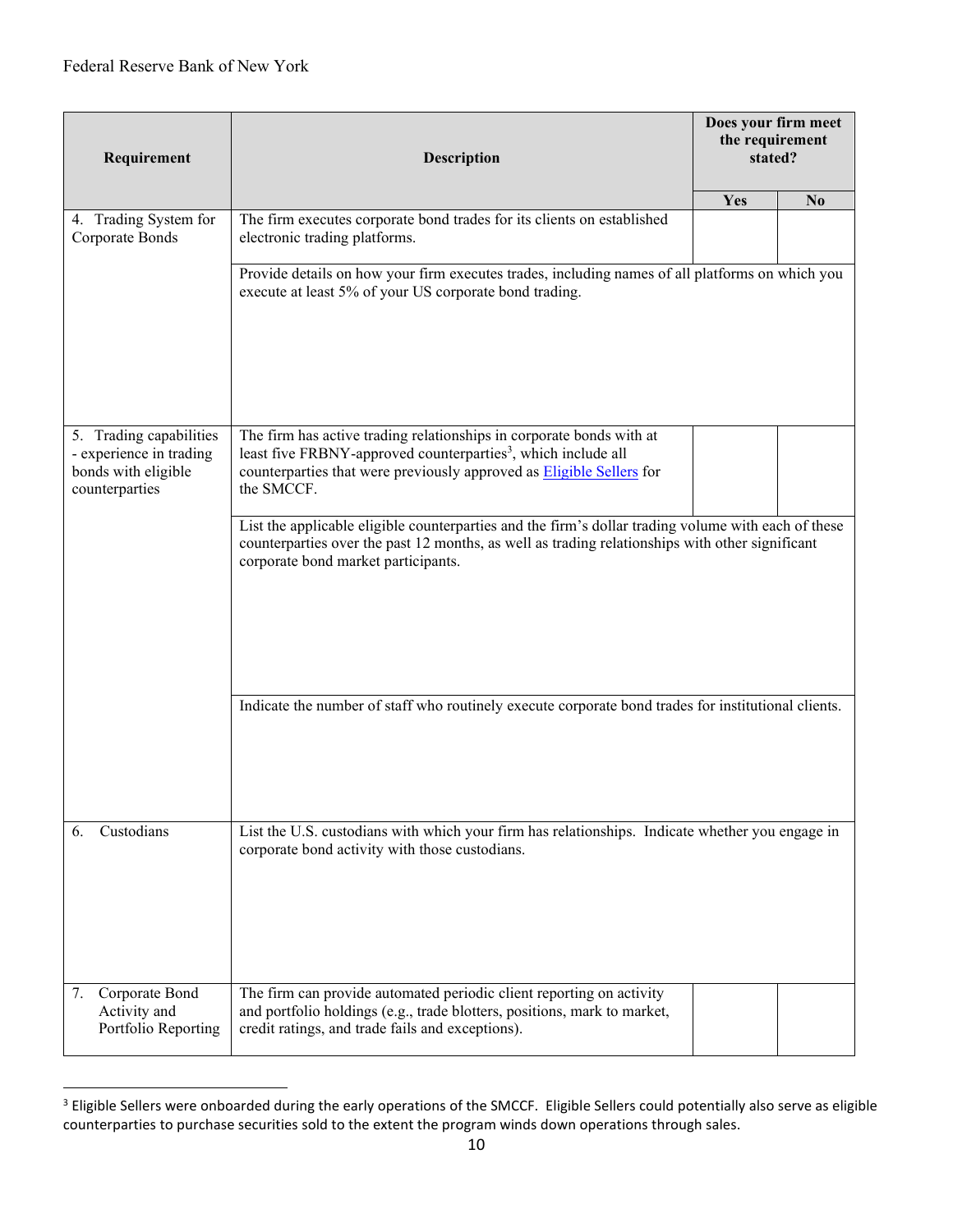| Requirement | <b>Description</b>                                                                                                                                                                                                                                                                                                                                                            | Does your firm meet<br>the requirement<br>stated? |                        |
|-------------|-------------------------------------------------------------------------------------------------------------------------------------------------------------------------------------------------------------------------------------------------------------------------------------------------------------------------------------------------------------------------------|---------------------------------------------------|------------------------|
|             |                                                                                                                                                                                                                                                                                                                                                                               | Yes                                               | $\mathbf{N}\mathbf{0}$ |
|             | Please describe your capabilities for such reporting, including the scope (e.g., types of reports,<br>data capabilities) and degree of automation.                                                                                                                                                                                                                            |                                                   |                        |
|             | The firm can develop and provide custom client reporting.<br>Describe your firm's experience and capabilities (e.g., staffing, tools) for a) generating custom<br>reports on activity and holdings, b) creating market dashboards (e.g., rates, spreads, volumes,<br>liquidity indicators, etc.) and c) monitoring and reporting on adherence to best execution<br>standards. |                                                   |                        |
|             | Describe your firm's capabilities to provide online reports to clients, including the degree to<br>which reports can be configurable by the client.                                                                                                                                                                                                                           |                                                   |                        |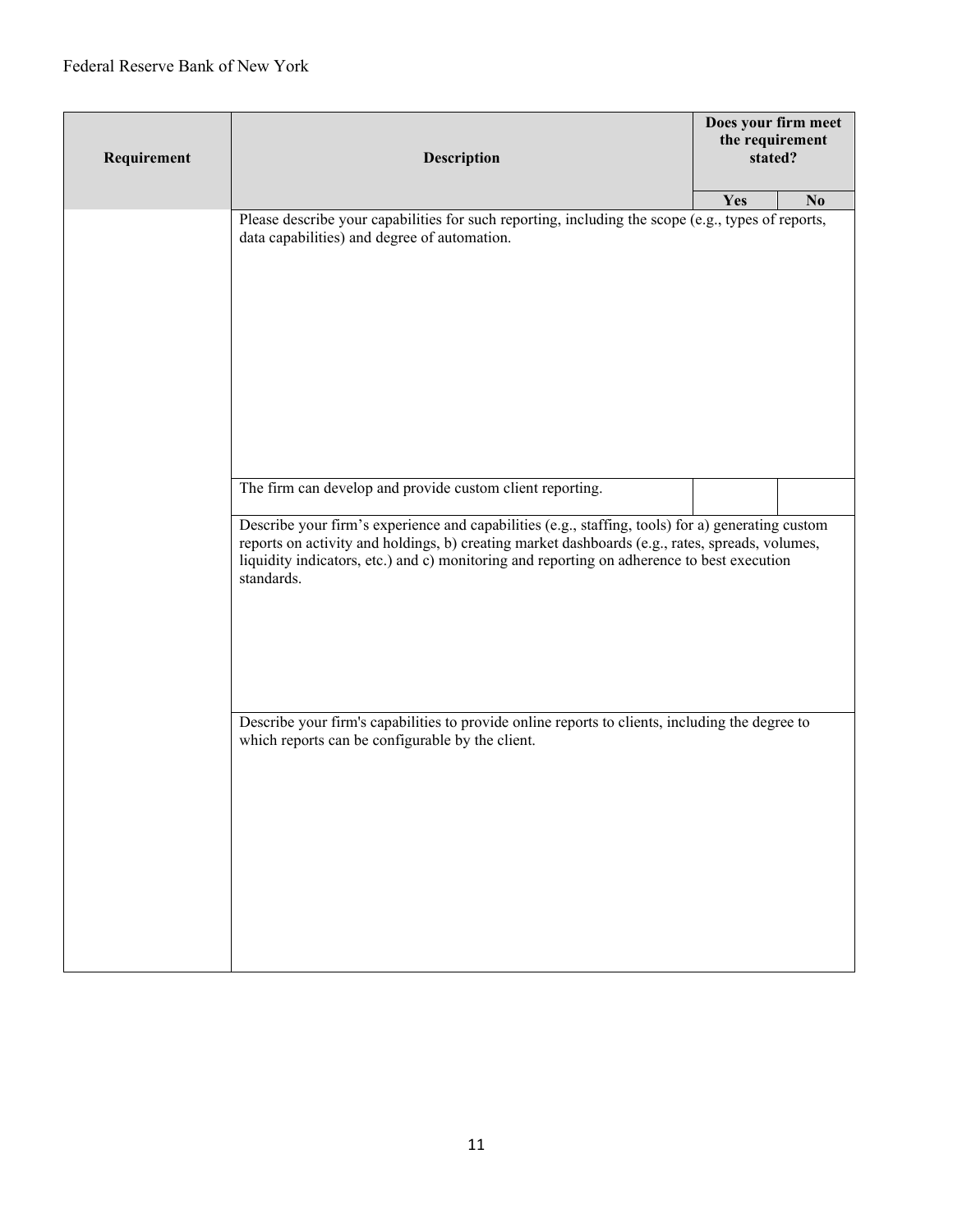| Requirement                     | <b>Description</b>                                                                                                                                                                                                                                                                                                                                   | Does your firm meet<br>the requirement<br>stated? |          |
|---------------------------------|------------------------------------------------------------------------------------------------------------------------------------------------------------------------------------------------------------------------------------------------------------------------------------------------------------------------------------------------------|---------------------------------------------------|----------|
| 8. Ethical Wall and<br>Staffing | Describe your firm's staffing model to support these investment management activities,<br>including your ability to segregate staff performing the SMCCF IM role from other firm staff<br>behind an ethical wall. Describe the staffing (size, roles, skills, and experience) that your firm<br>would be prepared to segregate to perform this role. |                                                   | $\bf No$ |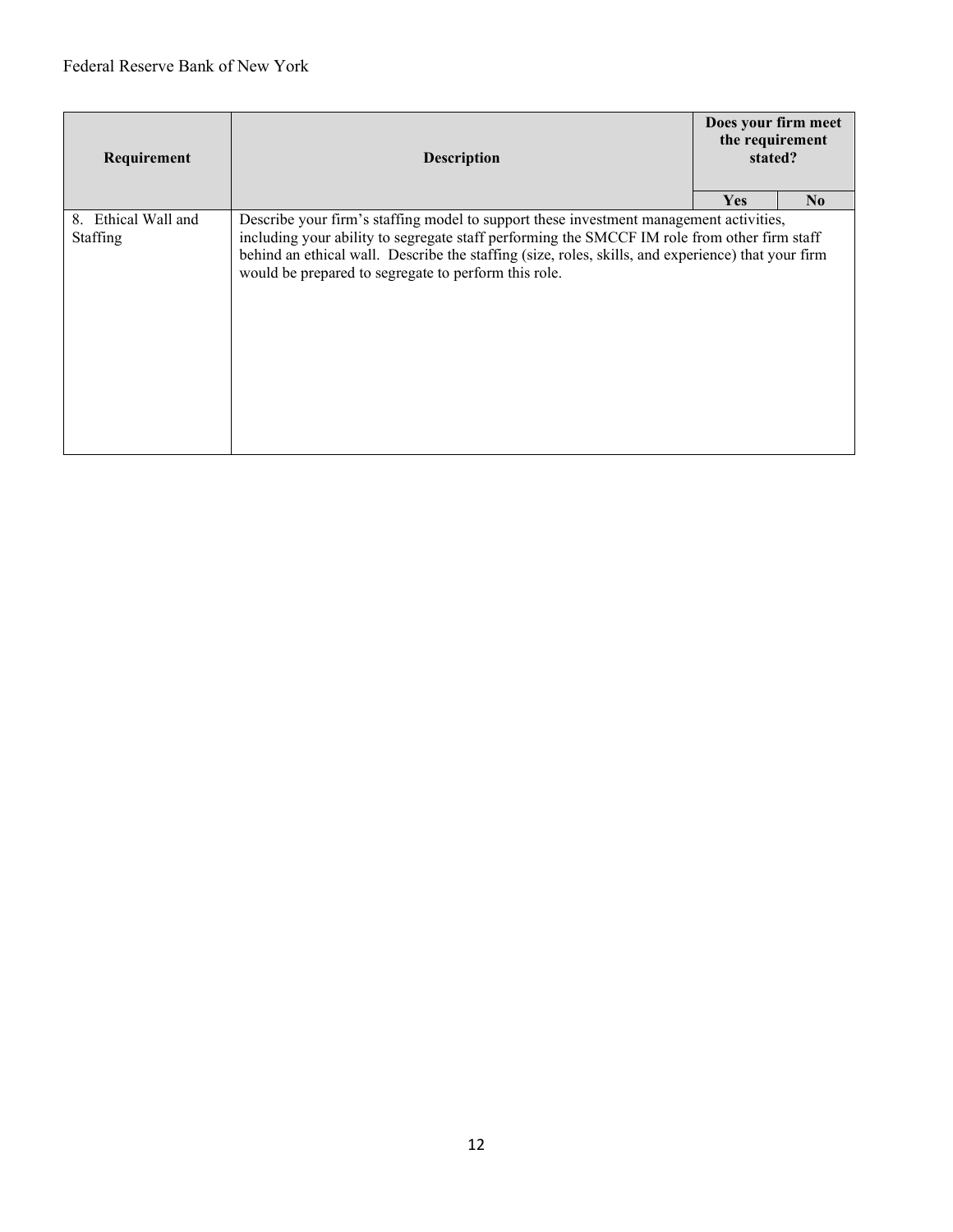# *Table 4. Minimum Requirements for the ETF Investment Manager.*

| Requirement<br><b>Description</b>                                      |                                                                                                                                                                                                                                                                                                                                                                                                                                                                                                                                                                                                                                                          | Does your firm meet<br>the requirement<br>stated? |                |
|------------------------------------------------------------------------|----------------------------------------------------------------------------------------------------------------------------------------------------------------------------------------------------------------------------------------------------------------------------------------------------------------------------------------------------------------------------------------------------------------------------------------------------------------------------------------------------------------------------------------------------------------------------------------------------------------------------------------------------------|---------------------------------------------------|----------------|
|                                                                        |                                                                                                                                                                                                                                                                                                                                                                                                                                                                                                                                                                                                                                                          | Yes                                               | N <sub>0</sub> |
| <b>Business Activity</b><br>1.<br>in the Fixed<br>Income ETF<br>Market | Describe the firm's business activity with respect to fixed income ETFs. Include a discussion of<br>your experience in 1) advising on and managing these products for institutional accounts, 2)<br>advising clients on the creation and redemption of ETF shares through authorized participants<br>and engaging authorized participants on behalf of clients, 3) sponsoring ETFs (state the<br>percentage of the firm's total revenue derived from ETF sponsorship in your response), and 4)<br>engaging in any other activity involving ETFs. Please specify the sectors within fixed income<br>ETFs in which you are most active (e.g., corporates). |                                                   |                |
| 2. Experience in the<br><b>ETF</b> Market                              | The firm has at least five years of experience overseeing ETFs within<br>institutional client portfolios.                                                                                                                                                                                                                                                                                                                                                                                                                                                                                                                                                |                                                   |                |
|                                                                        | Provide the number of years your firm has engaged in the ETF market on behalf of institutional<br>clients.<br>Provide the number of years your firm has engaged in the fixed-income ETF market for<br>institutional clients.                                                                                                                                                                                                                                                                                                                                                                                                                             |                                                   |                |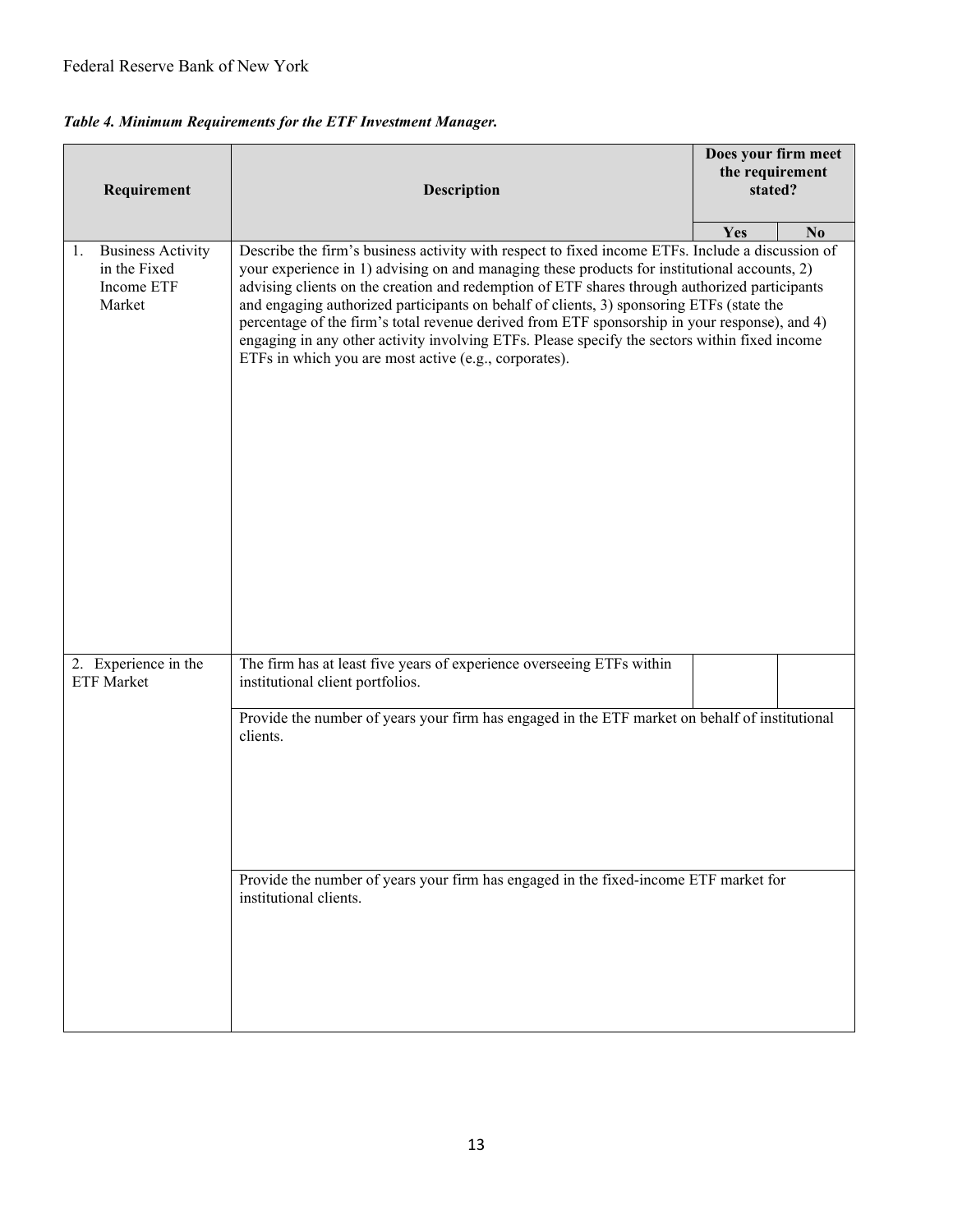| Requirement                                                              | <b>Description</b>                                                                                                                                                                                                                                                                                                                  | Does your firm meet<br>the requirement<br>stated? |
|--------------------------------------------------------------------------|-------------------------------------------------------------------------------------------------------------------------------------------------------------------------------------------------------------------------------------------------------------------------------------------------------------------------------------|---------------------------------------------------|
| 3. Assets Under<br>Management (AUM)                                      | Provide the dollar amount of institutional fixed-income ETF AUM as of December 31, 2020,<br>excluding the AUM of ETFs sponsored by your firm. Please categorize by sector within fixed<br>income (e.g., corporates).                                                                                                                | Yes<br>N <sub>0</sub>                             |
| 4. Activity in Primary<br>and Secondary Markets<br>for Fixed-Income ETFs | Provide the gross amount of fixed-income ETF primary-market activity (i.e., direct purchases<br>from and sales to authorized participants) and total volume of fixed-income ETFs traded in the<br>secondary market over the past 12 months. Please break down the amounts by the sectors within<br>fixed income (e.g., corporates). |                                                   |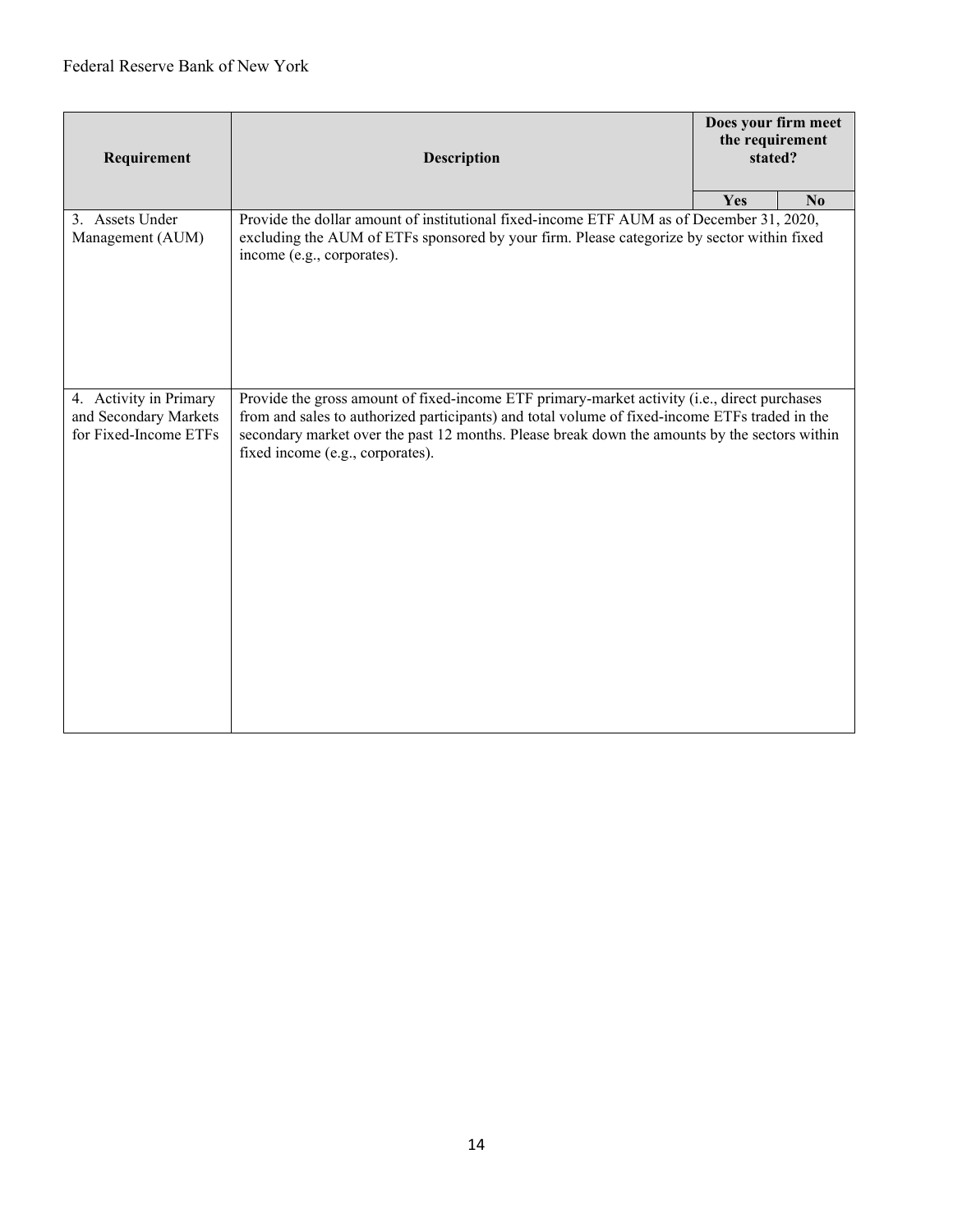| Requirement                               | <b>Description</b>                                                                                                                                                                                                                                                                                                                                                                                                                                                                                                                                                                                                                                                      | Does your firm meet<br>the requirement<br>stated? |  |
|-------------------------------------------|-------------------------------------------------------------------------------------------------------------------------------------------------------------------------------------------------------------------------------------------------------------------------------------------------------------------------------------------------------------------------------------------------------------------------------------------------------------------------------------------------------------------------------------------------------------------------------------------------------------------------------------------------------------------------|---------------------------------------------------|--|
| 5. Fixed-Income ETF<br>Portfolio Strategy | Describe your firm's ability to monitor and report on prevailing market conditions in ETFs and<br>underlying corporate bonds, to provide relevant metrics on market functioning, and to<br>recommend a disposition approach based on market conditions including allocations across<br>eligible ETFs, taking into account the Federal Reserve's portfolio management objectives.<br>Include any relevant information on your firm's support groups (e.g., research, quantitative<br>analysts, etc.) or systems that would support these activities, including market or sector analysts,<br>strategists, or data/systems used to inform portfolio management decisions. | Yes<br>$\mathbf{N}\mathbf{0}$                     |  |
|                                           |                                                                                                                                                                                                                                                                                                                                                                                                                                                                                                                                                                                                                                                                         |                                                   |  |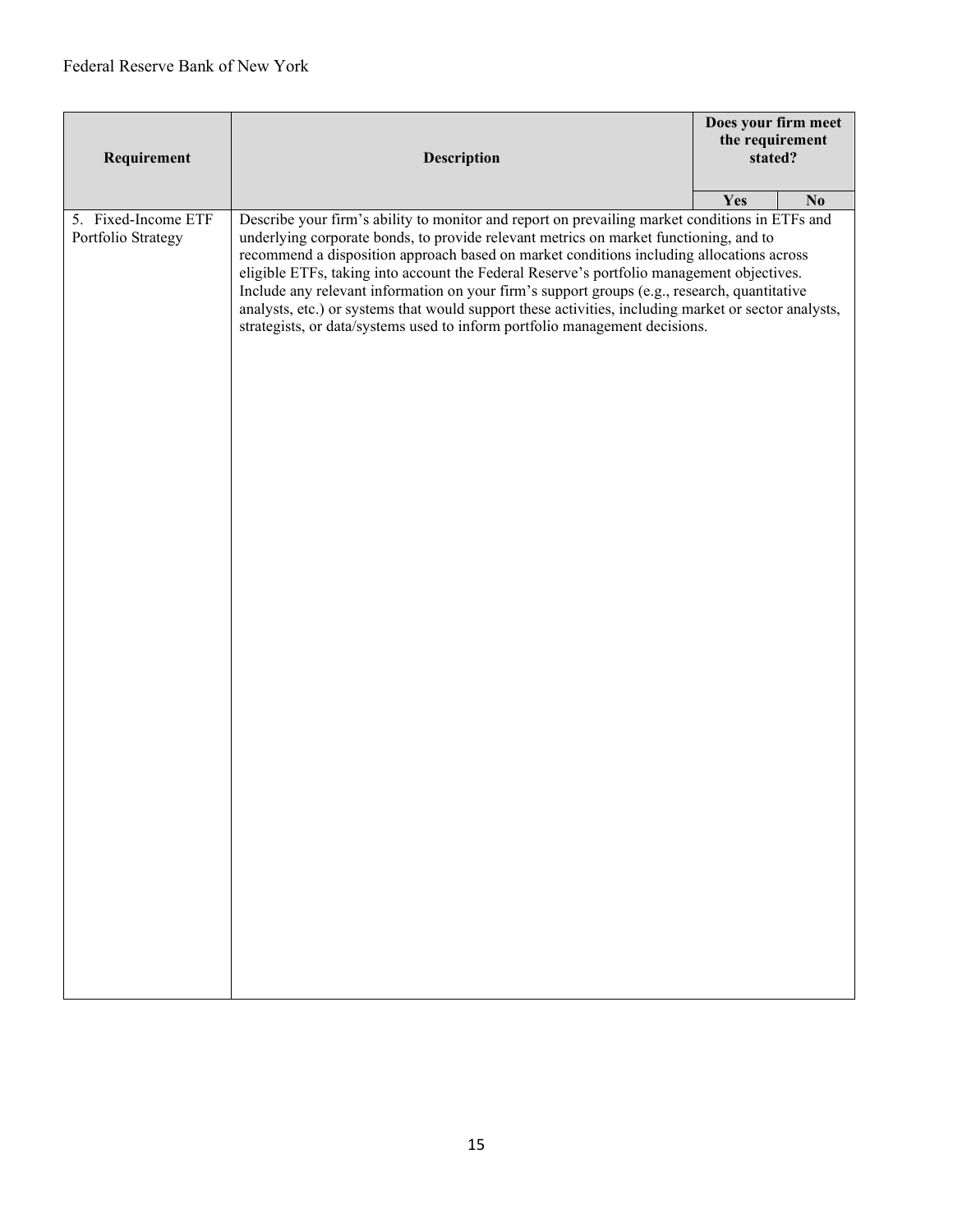| Requirement                                                                                  | <b>Description</b>                                                                                                                                                                                                                                                                                                                                                                                                                                                                                                   | Does your firm meet<br>the requirement<br>stated?<br>Yes | N <sub>0</sub> |
|----------------------------------------------------------------------------------------------|----------------------------------------------------------------------------------------------------------------------------------------------------------------------------------------------------------------------------------------------------------------------------------------------------------------------------------------------------------------------------------------------------------------------------------------------------------------------------------------------------------------------|----------------------------------------------------------|----------------|
| 6. Trade Execution for<br><b>ETFs</b>                                                        | Provide details on how your firm executes fixed-income ETF trades (e.g., venues, types of<br>counterparties, and trading protocols). Please specify any differences in your firm's trading<br>execution between sectors within fixed-income ETFs.                                                                                                                                                                                                                                                                    |                                                          |                |
| 7. Trading Capabilities<br>$-$ Experience in Trading<br>ETFs with Eligible<br>Counterparties | The firm has active trading relationships in fixed-income corporate-<br>bond ETFs with at least three of the CCF's current eligible<br>counterparties <sup>4</sup> which include all counterparties that were<br>previously approved as <b>Eligible Sellers</b> for the SMCCF.<br>List the applicable eligible counterparties and the firm's dollar trading volume with each of these<br>counterparties over the past 12 months, as well as trading relationships with other significant<br>ETF market participants. |                                                          |                |
| Custodians<br>8.                                                                             | List the U.S. custodians with which your firm has relationships. Indicate whether you engage in<br>fixed-income ETF activity with those custodians.                                                                                                                                                                                                                                                                                                                                                                  |                                                          |                |
| 9. Corporate Bond<br>ETF Activity and<br>Portfolio Reporting                                 | The firm can provide automated periodic detailed client reporting on<br>trade execution and portfolio holdings, including trade blotters,<br>positions, market value trade fails and exceptions, and best execution<br>trading performance. The firm can also provide public credit ratings<br>and other attributes of ETF's underlying holdings.                                                                                                                                                                    |                                                          |                |

<span id="page-16-0"></span><sup>&</sup>lt;sup>4</sup> Eligible Sellers were onboarded during the early operations of the SMCCF. Eligible Sellers could potentially also serve as eligible counterparties to purchase securities sold to the extent the program winds down operations through sales.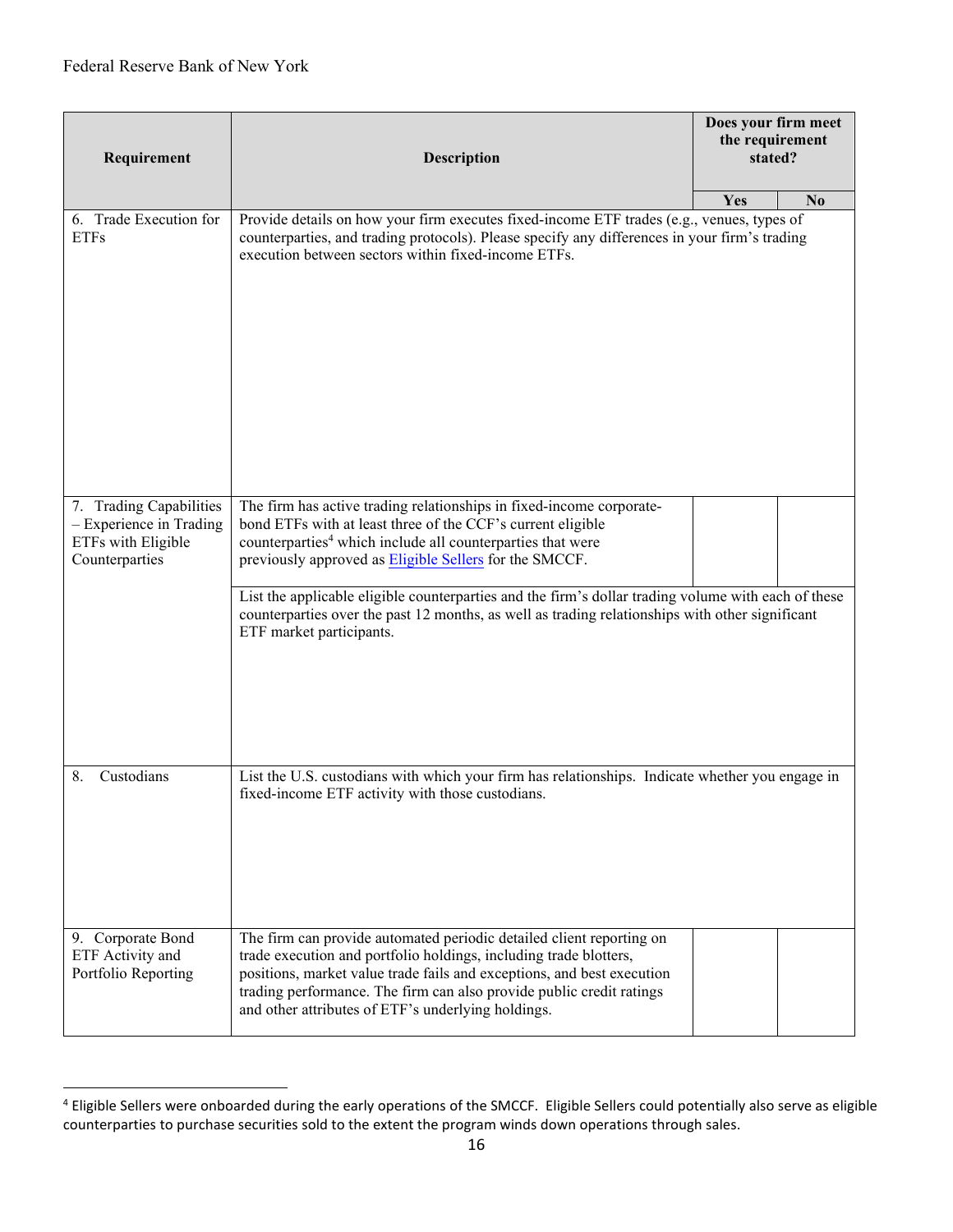| Requirement | <b>Description</b>                                                                                                                                                                                                                                                                            | Does your firm meet<br>the requirement<br>stated? |  |
|-------------|-----------------------------------------------------------------------------------------------------------------------------------------------------------------------------------------------------------------------------------------------------------------------------------------------|---------------------------------------------------|--|
|             |                                                                                                                                                                                                                                                                                               | Yes<br>No                                         |  |
|             | Please describe your capabilities for such reporting, including the scope (e.g., types of reports,<br>data capabilities) and degree of automation.                                                                                                                                            |                                                   |  |
|             |                                                                                                                                                                                                                                                                                               |                                                   |  |
|             | The firm can develop and provide custom client reporting.                                                                                                                                                                                                                                     |                                                   |  |
|             | Describe your firm's experience and capabilities (e.g., staff, tools) for a) generating automated<br>custom reports on activity and holdings, b) creating market dashboards (e.g., premium/NAV,<br>trading volume), and c) monitoring and reporting on adherence to best execution standards. |                                                   |  |
|             | Describe your firm's capabilities to provide online reports to clients, including the degree to<br>which reports can be configurable by the client.                                                                                                                                           |                                                   |  |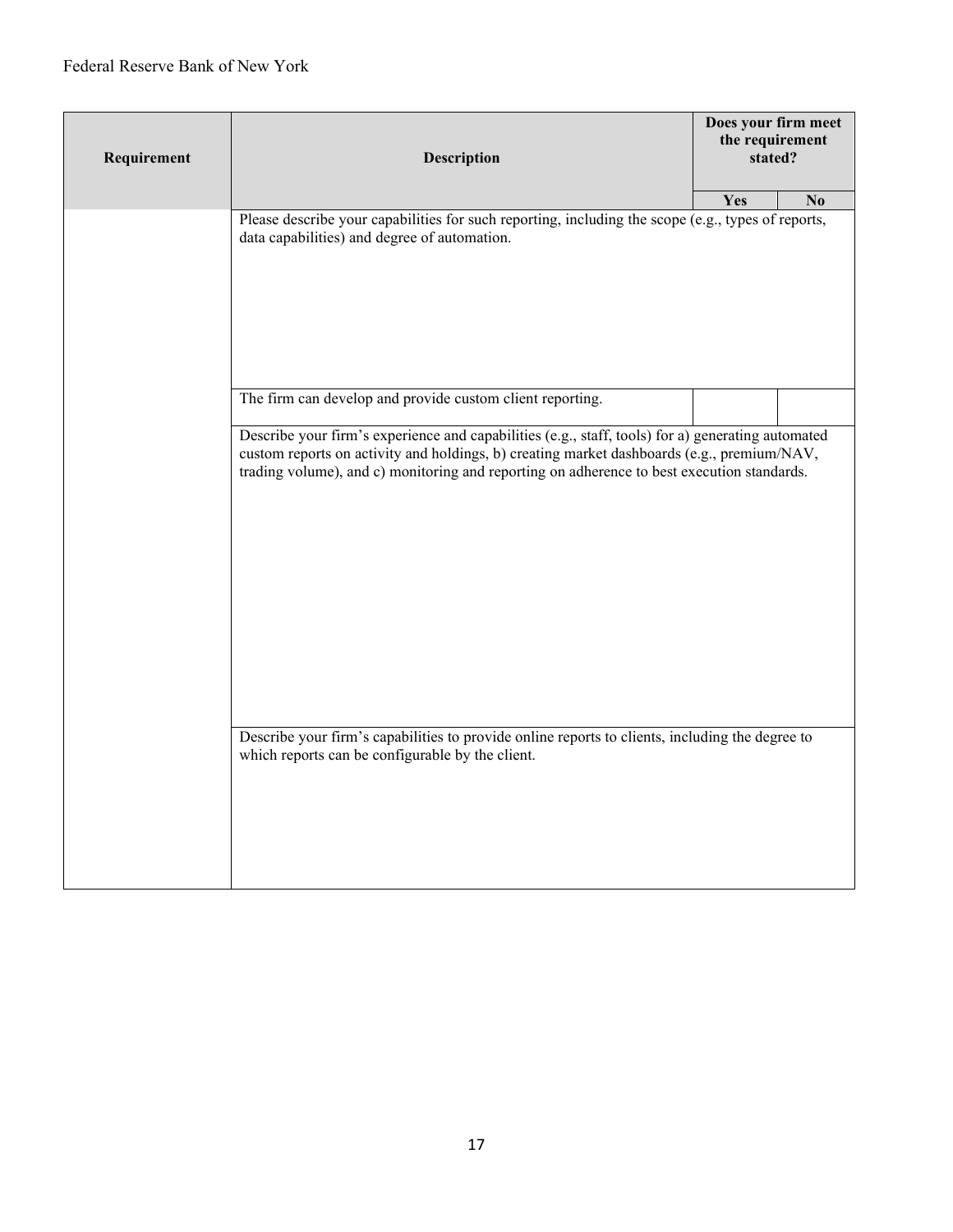| Requirement                      | <b>Description</b>                                                                                                                                                                                                                                                                                                                     | Does your firm meet<br>the requirement<br>stated? |          |
|----------------------------------|----------------------------------------------------------------------------------------------------------------------------------------------------------------------------------------------------------------------------------------------------------------------------------------------------------------------------------------|---------------------------------------------------|----------|
|                                  |                                                                                                                                                                                                                                                                                                                                        | <b>Yes</b>                                        | $\bf No$ |
| 10. Ethical Wall and<br>Staffing | Describe your staffing model for these investment management activities, including your ability<br>to segregate staff performing the SMCCF IM role from other firm staff behind an ethical wall.<br>Describe the staffing (size, roles, skills, and experience) that your firm would be prepared to<br>segregate to perform this role. |                                                   |          |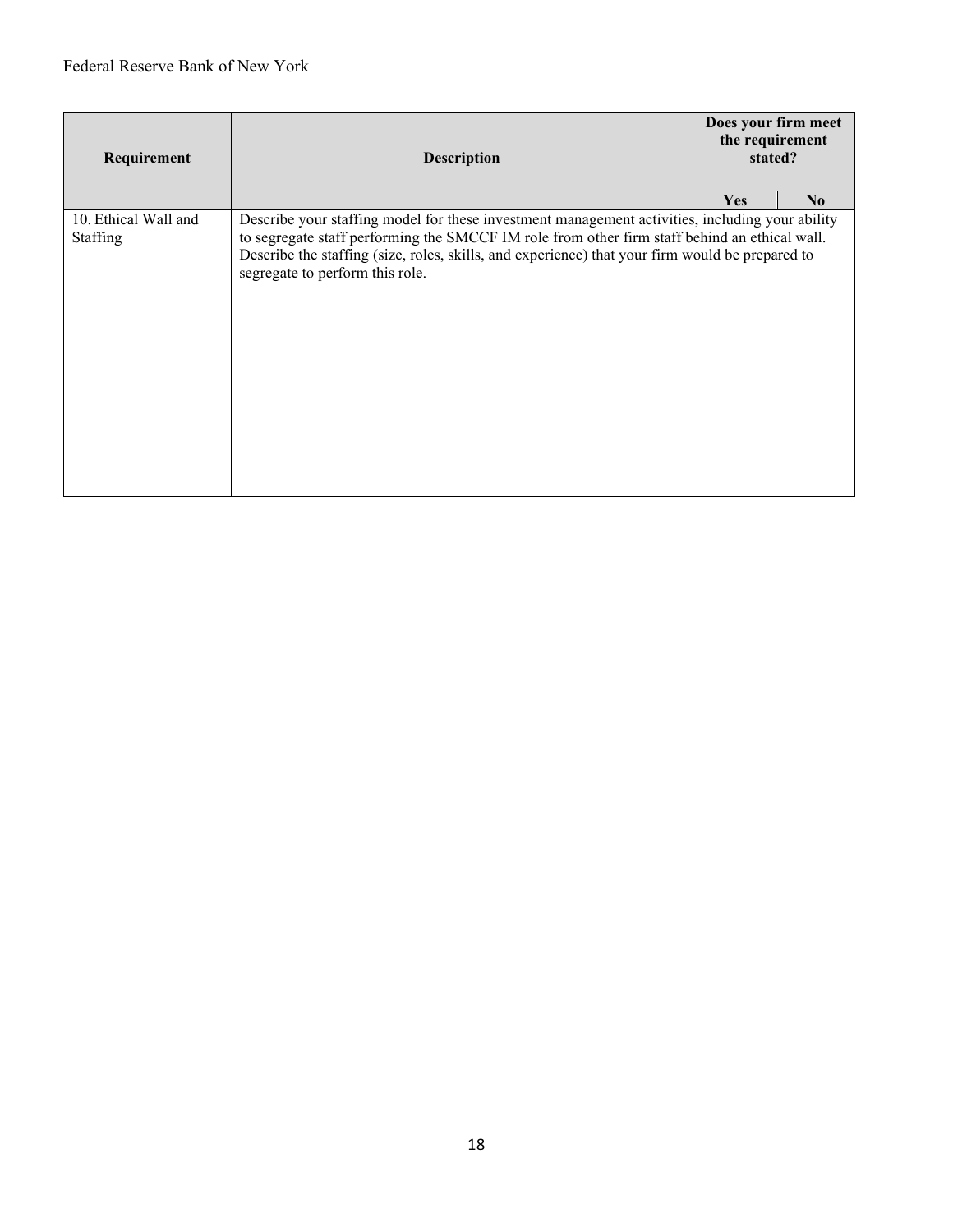Federal Reserve Bank of New York

Additional comments: